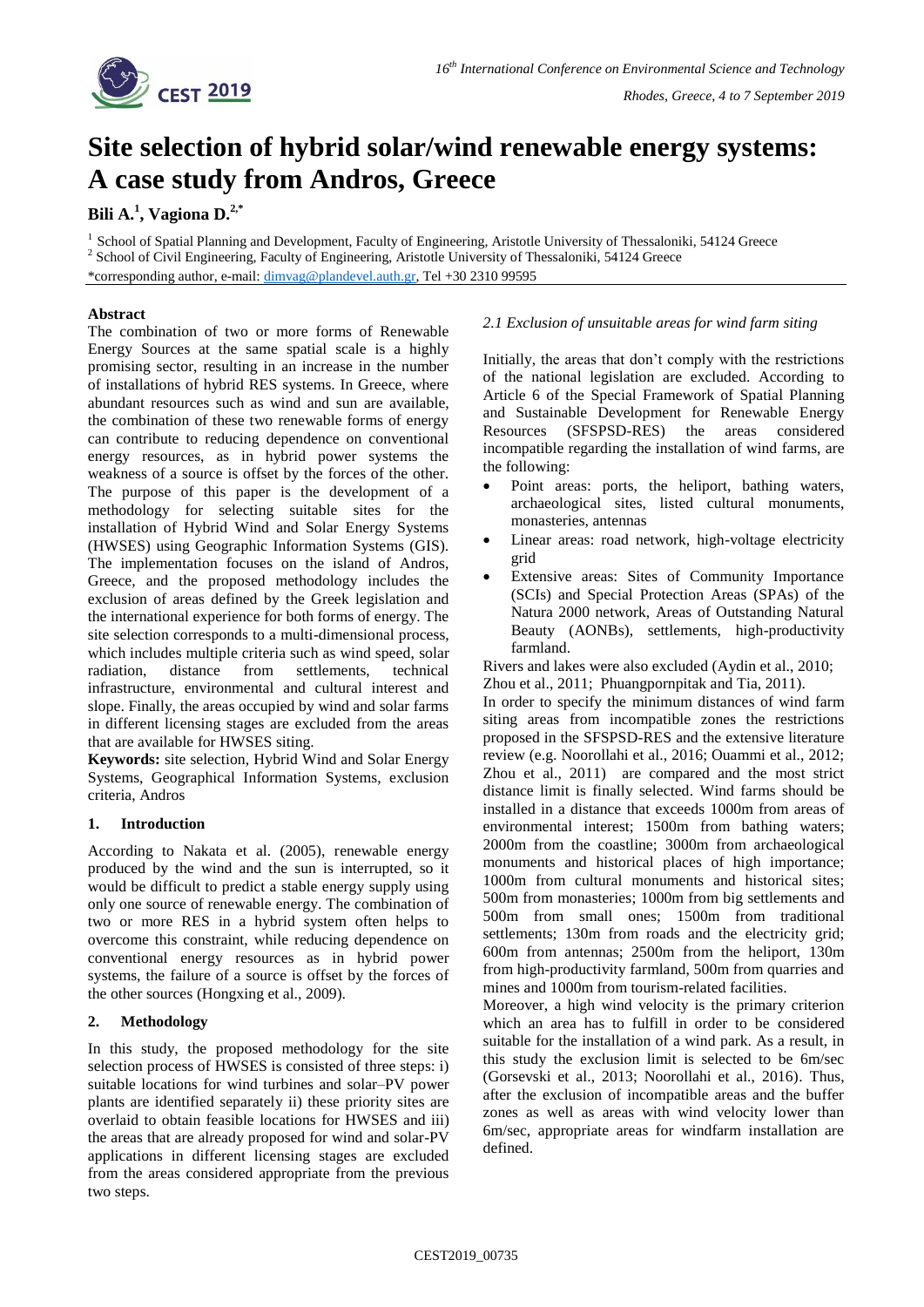According to SFSPSD-RES and literature review the following areas should be excluded from the solar-PV farm siting process:

- Point areas: ports, the heliport, archaeological sites of great importance, listed cultural monuments
- Linear areas: road network, high-voltage electricity grid, rivers
- Extensive areas: Sites of Community Importance (SCIs) and Special Protection Areas (SPAs) of the Natura 2000 network, Areas of Outstanding Natural Beauty (AONBs), settlements, high-productivity farmland.

Combining SFSPSD-RES and restrictions found in the literature solar-PV farms should be installed in a distance that exceeds 1000m from areas of environmental interest and the coastline; 300m from lakes and rivers; 3000m from archaeological sites; 1000m from cultural monuments and historical sites; 500m from monasteries; 500m from settlements; 1000m from traditional settlements; 100m from roads; 130m from highproductivity farmland and 1000m from tourism-related facilities. Areas with slope of terrain more than 10% are also excluded as solar energy technologies require rather mild slopes in order to utilize sunlight (Bravo et al., 2007) At last areas with solar radiation lower than  $1400 \text{ kW/m}^2$ are also excluded (Merrouni et al., 2016).

#### *2.3 Exclusion of existing wind and solar-PV farm infrastructures*

From the areas that are considered compatible for HWSES siting from Steps 1 and 2, the areas where wind or solar farms either exist or have been proposed as suitable for siting are excluded. According to Greek standard environmental commitments the areas that are located within 150m of the perimeter of existing renewable energy facilities in operation, are also excluded from the suitable for HWSES siting areas.

#### **3. Case study**

The proposed methodology for the site selection of HWSES is applied to a Greek Island, Andros which is located at the Aegean Sea and has high wind and solar capacity the most time of the year. Currently, there is only 1 operating wind farm in Andros and 49 wind and solar applications at different licensing stages. Fig. 1 shows the suitable areas for HWSES siting in the island of Andros. As shown, the northern part of the island which has relatively high wind energy potential and also high solar radiation values is suitable for HWSES siting.

#### **4. Conclusions**

One major problem associated with stand-alone renewable energy systems is the discontinuous energy generation due to changing weather and climatic conditions. In order to maintain stability in electricity production, two or more renewable energy systems should be integrated into a hybrid system. Currently, there are no operating HWSES in Greece. The goal of this study is to develop a GIS-based methodology to identify the preferred locations for HWSES siting.

The proposed methodology takes into account the Greek legislation and also numerous criteria for both wind and solar-PV siting applications from all over the world and attempts to combine them, making this methodology a complete and ready-to-use tool. The implementation of this methodology unveiled that less than 20% of the total area of Andros is suitable for HWSES siting.



**Figure 1.** Proposed HWSES siting locations

#### **References**

- Aydin N, Kentel E and Duzgun S. (2010), GIS-based environmental assessment of wind energy systems for spatial planning: A case study from Western Turkey, *Renewable and Sustainable Energy Reviews*, **14**, 364–373.
- Bravo, D, Casals G and Pascua P. (2007), GIS approach to the definition of capacity and generation ceilings of renewable energy technologies, *Energy Policy*, **35**, 4879–4892.
- Gorsevski P, Cathcart S, Mirzaei G, Jamali M, Ye X and Gomezdelcampo E. (2013), A group-based spatial decision support system for wind farm site selection in Northwest Ohio, *Energy Policy*, **55**, 374-385.
- Hongxing Y, Zhou W, Chengzhi L. (2009), Optimal design and techno-economic analysis of a hybrid solar-wind power genration system, *Applied Energy*, **86**, 163-169.
- Merrouni A, Mezrhab, A, Mezrhab A. (2016). PV sites suitability analysis in the Eastern region of Morocco. *Sustainable Energy Technologies and Assessments*, **18**, 6– 15.
- Nakata T, Lamont A and Kubo K. (2005), Design for renewable energy sytems with application to ruralareas in Japan, *Energy Policy*, **33**, 209-219.
- Noorollahi Υ, Yousefi Η, Mohammadi Μ. (2016), Multi-criteria decision support system for wind farm site selection using GIS. *Sustainable Energy Technologies and Assessments,***13**, 38-50.

Standard Environmental Commitments for Renewable Energy Sources Projects (OGGΒ'104/2013).

- SFSPSD-RES. (2008), Special framework for spatial planning and sustainable development for renewable energy resources. (OGG2464Β'/2008).
- Ouammi Α, Ghigliotti V, Robba M, Mimet A, Sacile R. (2012), A decision support system for the optimal exploitation of wind energy on regional scale, *Renewable Energy*, **37**, 299- 309.
- Phuangpornpitak Ν, Tia S. (2011), Feasibility Study of Wind Farms Under the Thai very small Scale Renewable Energy Power Producer (VSPP) Program, *Energy Procedia*, **9**, 159-170.
- Zhou Y, Wu WX, Liu GX. (2011), Assessment of onshore wind energy resource and wind-generated electricity potential in Jiangsu, China, *Energy Procedia*, **5**, 418–422.